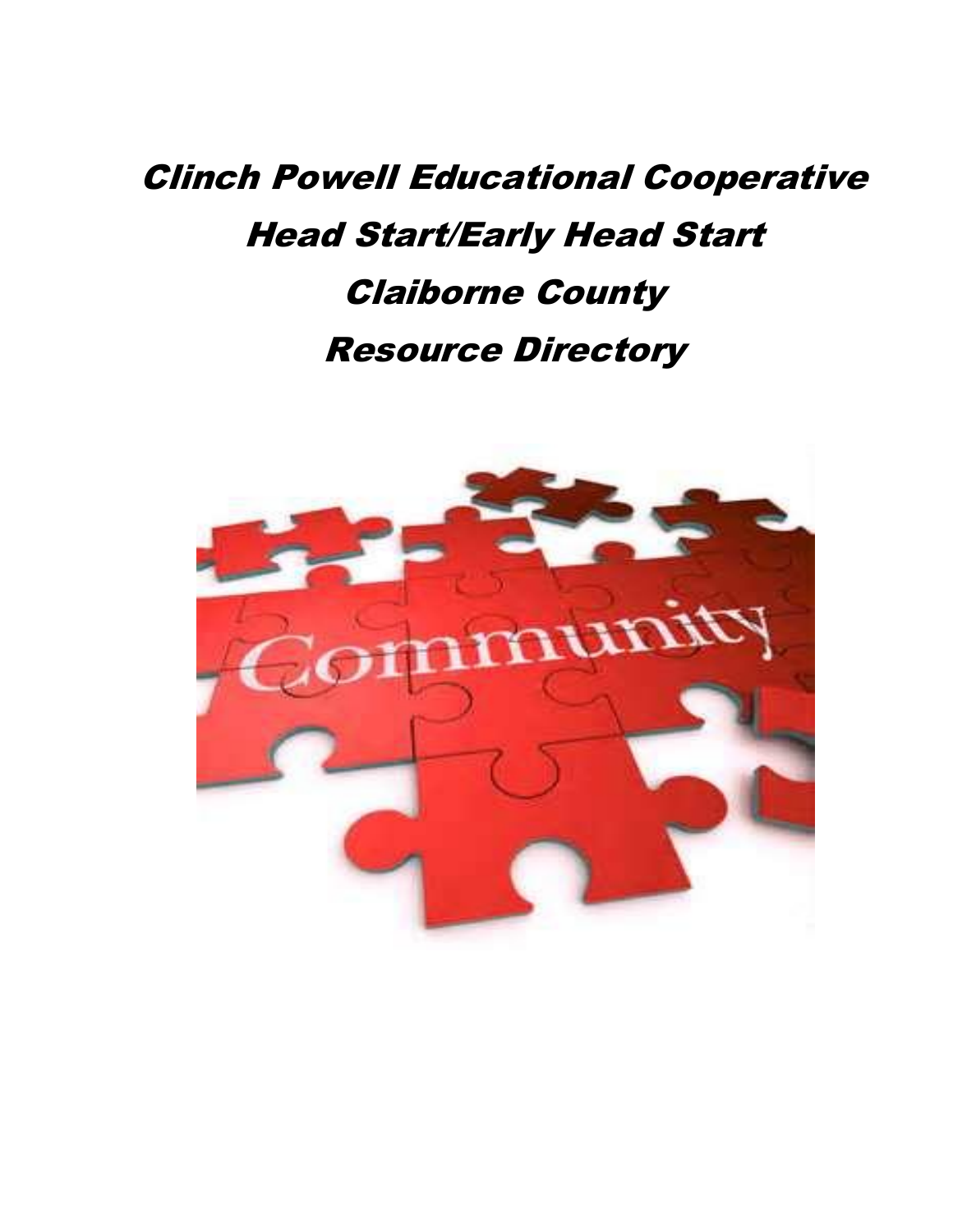#### *Food Pantries*

| <b>Claiborne Hunger Ministries</b> | Manna House           | <b>Servolution Ministries</b> |
|------------------------------------|-----------------------|-------------------------------|
| 211 Montgomery St                  | 3230 Old Hwy 25E      | 245 Powell Valley Sch Ln      |
| Tazewell, Tn                       | Dogwood Shopping Ctr. | Speedwell, Tn                 |
| 423-626-9004                       | Tazewell, Tn          | 423-851-1086                  |
|                                    |                       | 276-445-1067                  |

#### **Clothing/Thrift Items**

| <b>Goodwill Industries</b> | <b>Manna House</b>    | <b>Servolution Ministries</b> |
|----------------------------|-----------------------|-------------------------------|
| 302 S. Broad St            | Hwy 25E               | 255 Powell Valley Sch In      |
| New Tazewell, Tn           | Dogwood Shopping Ctr. | Speedwell, Tn                 |
| 423-626-1909               | Tazewell, Tn.         | 423-851-1086                  |
|                            | 423-626-8765          | 276-445-1067                  |

| <b>Shepherds Closet</b> | <b>Model Valley Economic Dev</b> |
|-------------------------|----------------------------------|
| 1015 Old Hwy 33         | P.O. Box 63                      |
| N. Tazewell, Tn         | Clairfield, Tn.                  |
| 423-626-3913            | 423-784-7039                     |

#### **Employment**

*Tennessee Dept Of Workforce Dev. Tennessee Career Center*

**423-317-1060 Tazewell, Tn** 

**Talbott Office 1325 Claiborne St** 

 **423-526-2816** 

#### **Transportation**

*ETHRA Transportation* **800-232-1565** 

**Tenn Care Transportation 800-671-4018**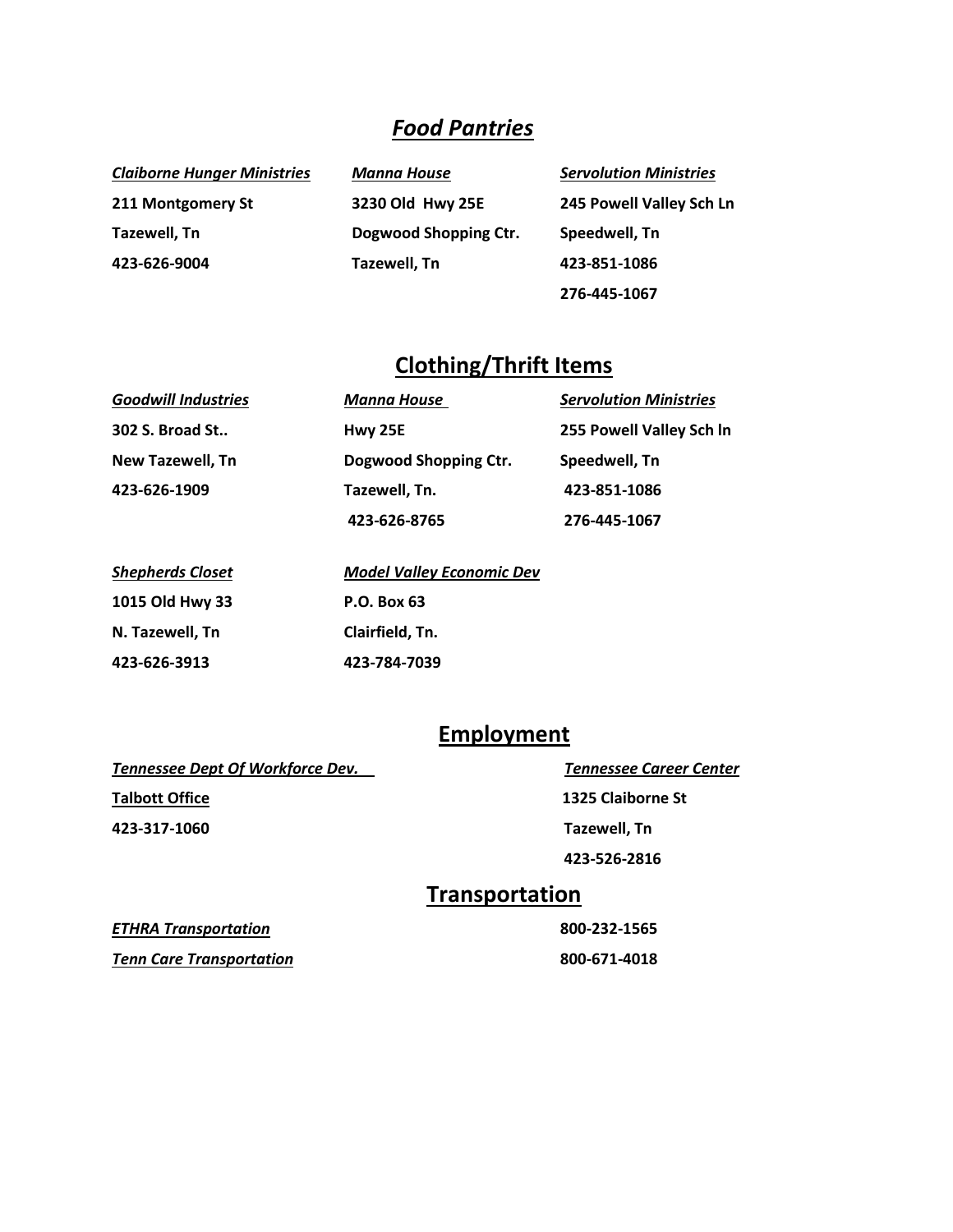#### **Low Income Housing/Services**

#### *Lafollette Housing Authority H U D – Knoxville Field Office*

**205 Cumberland Street Tazewell, Tn Knoxville, Tn 37902-2526 423-562-2261 or 423-626-5473 865-545-4370**

*Rural Development, USDA* **East Ridge Apartments Knoxville Tn 423-626-8101 865-523-3338 EXT 4 Colonial Manor Apts Administers Low Interest Loans for Purchasing 423-626-9713 Housing or Repairs of Existing Housing.**

710 Locust Street SW 3<sup>rd</sup> floor

#### **Low Income Medical Facilities**

| <b>Claiborne County Health Dept.</b> |                                                                                                                                    |                                                                                    |  |  |
|--------------------------------------|------------------------------------------------------------------------------------------------------------------------------------|------------------------------------------------------------------------------------|--|--|
| <b>620 Davis Street</b>              |                                                                                                                                    |                                                                                    |  |  |
| Tazewell, Tn                         |                                                                                                                                    |                                                                                    |  |  |
| 423-626-4291 Fax 423-626-2525        |                                                                                                                                    |                                                                                    |  |  |
|                                      |                                                                                                                                    | Childrens Services: WIC-Supplemental food program for Women, Infants, and Children |  |  |
|                                      |                                                                                                                                    | CHAD – Home Visits for prenatal and children up to six years of age                |  |  |
|                                      | HUG – Home Visits made by a public health nurse to families whose infants may<br>be at risk for medical or developmental problems. |                                                                                    |  |  |
|                                      | Preventive Health Services: Immunizations, blood pressure screening,<br>treatment and education for head lice and scabies.         |                                                                                    |  |  |
| <b>Vital Records:</b>                | <b>Birth and Death Records/Certificates</b>                                                                                        |                                                                                    |  |  |
| <b>Family Planning Services:</b>     |                                                                                                                                    | <b>Environmental Health</b>                                                        |  |  |
| <b>Nutrition Consultation</b>        |                                                                                                                                    | <b>Children's Special Services</b>                                                 |  |  |
| <b>Health Education Services</b>     |                                                                                                                                    | <b>Smoking Cessation Program Available</b>                                         |  |  |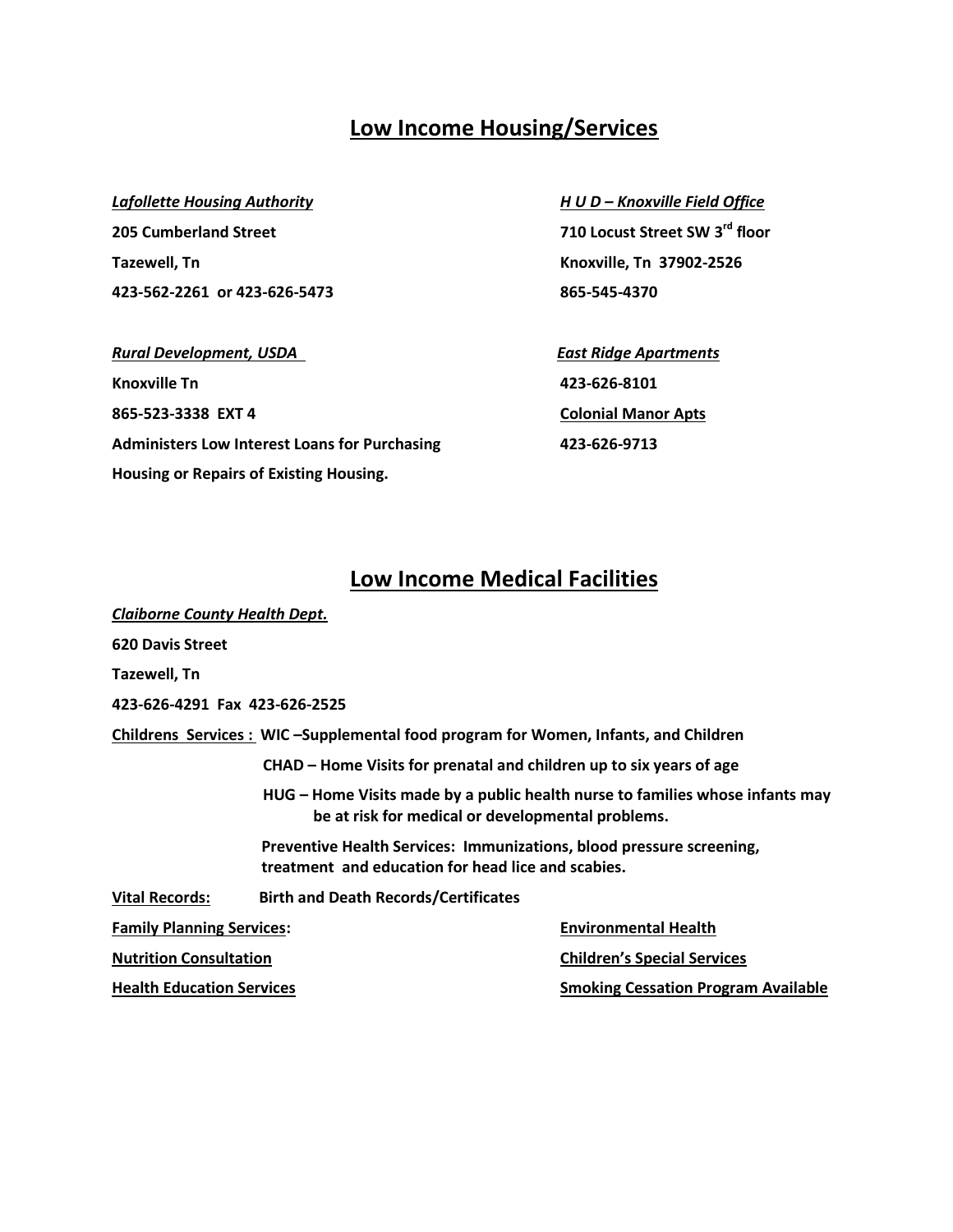#### **Low Income Medical Facilities**

#### *Cherokee Health Systems Cherokee Health Systems*

**New Tazewell, Tn Maynardville, Tn 423-626-8271 865-992-3849**

# **Medical and Behavioral Services Dental, Medical and Behavioral Services**

#### *Helen Ross McNabb Center* **– Behavioral Services (No Insurance? You may qualify for the Safety Net)**

**Morristown, Tn** Youth Emergency Shelter **Adult Center at New Hope Recovery 423-586-7740 423-581-2411**

#### **Education**

**1403 Tazewell Rd. 821 West Louise Ave. Tazewell, Tn Morristown, Tn Morristown, Tn 423-626-8222 423-586-5771**

**1300 Chichester Avenue 1325 Claiborne Street Middlesboro, Ky Tazewell, Tn 606-242-2145 423- 851-4761**

*The Adult Learning Center Tenn Technology Center*

*South East Community College Walters State Community College*

## **Libraries/Museums**

*Claiborne Co. Public Library Lincoln Library & Museum* **Tazewell, Tn Harrogate, Tn 423-626-5414 423-869-6235**

**1304 Old Knoxville Rd 6965 Cumberland Gap Pkwy**

**Harrogate Book Station 310 Bristol Rd Harrogate, Tn 423-869-9777**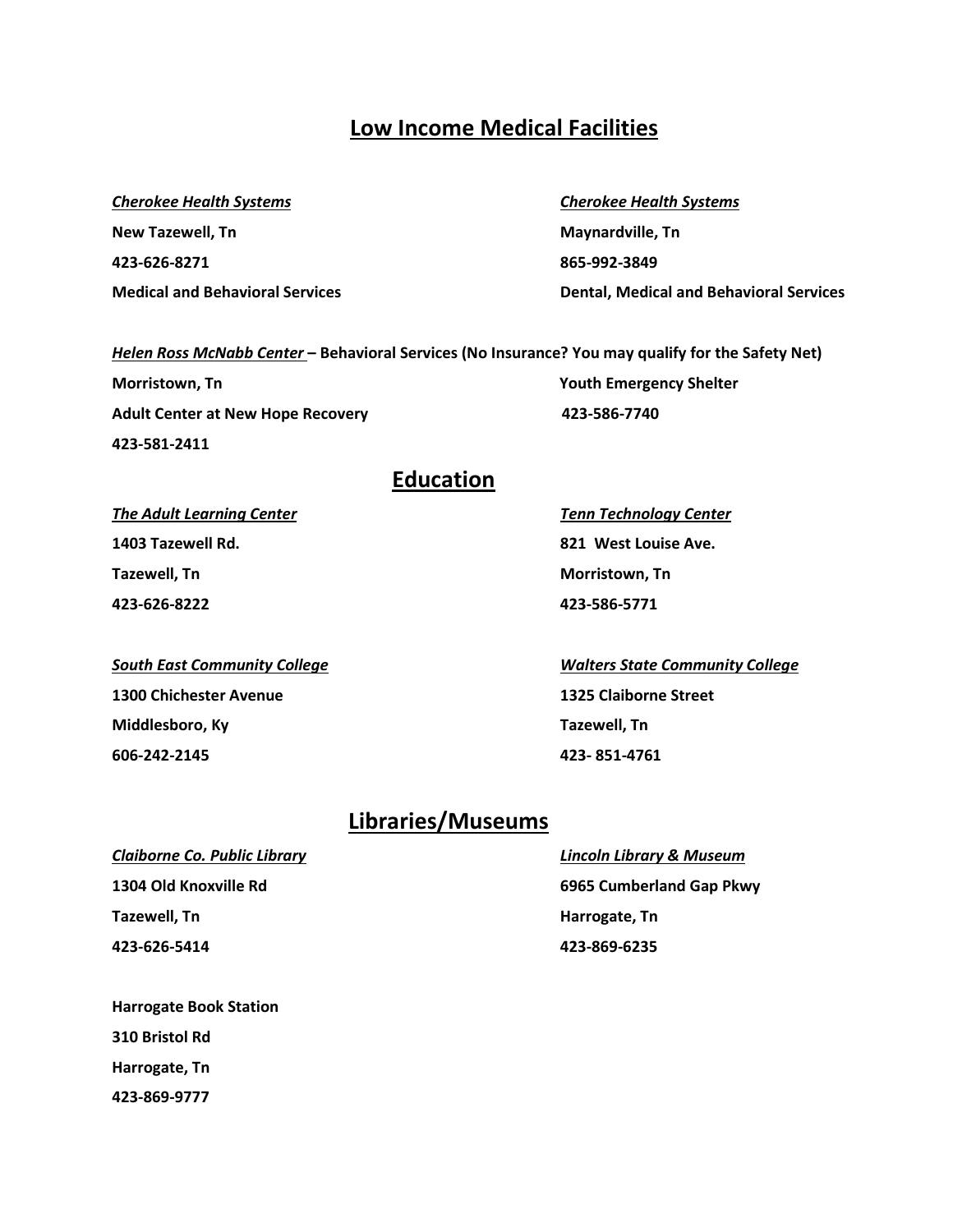#### **Family Services**

*Tn Dept of Children and Human Services*

**310 Court Street**

**Tazewell, Tn**

**423-626-7285**

**Administers Family Assistance Programs Including Food Stamps, Families First and Tenn Care**

*East Tenn Human Resource Agency (ETHRA)* **1720 Church Street Tazewell, Tn 423-973-3669**

**Programs Include: Low Income Energy Assistance, Weatherization Assistance, Section 8 Rental Assistance.**

*Child Support Enforcement Office* **P.O. Box 310 Huntsville, Tn 423-663-2532 Collects Child Support From Absent Parent.**

#### *Rural Legal Services*

**226 Broadway Jackson Square**

**Oak Ridge, Tn**

**865-483-8454**

**Handles Cases pertaining to Families First, Food Stamps, Unemployment Compensation, Tenn Care. Handles Cases pertaining to Medical Insurance, Domestic Violence, Divorces, Housing Evictions, Obtaining Public Housing, Cutting Off Utilities and Protective Orders.**

#### *CEASE Domestic Violence and Sexual Assault*

**P.O. Box 216 Tazewell, Tn Crisis Line: 423-626-4446 Toll Free-1-800-303-2220 Provides a Shelter for Battered/Abused Women and their children.**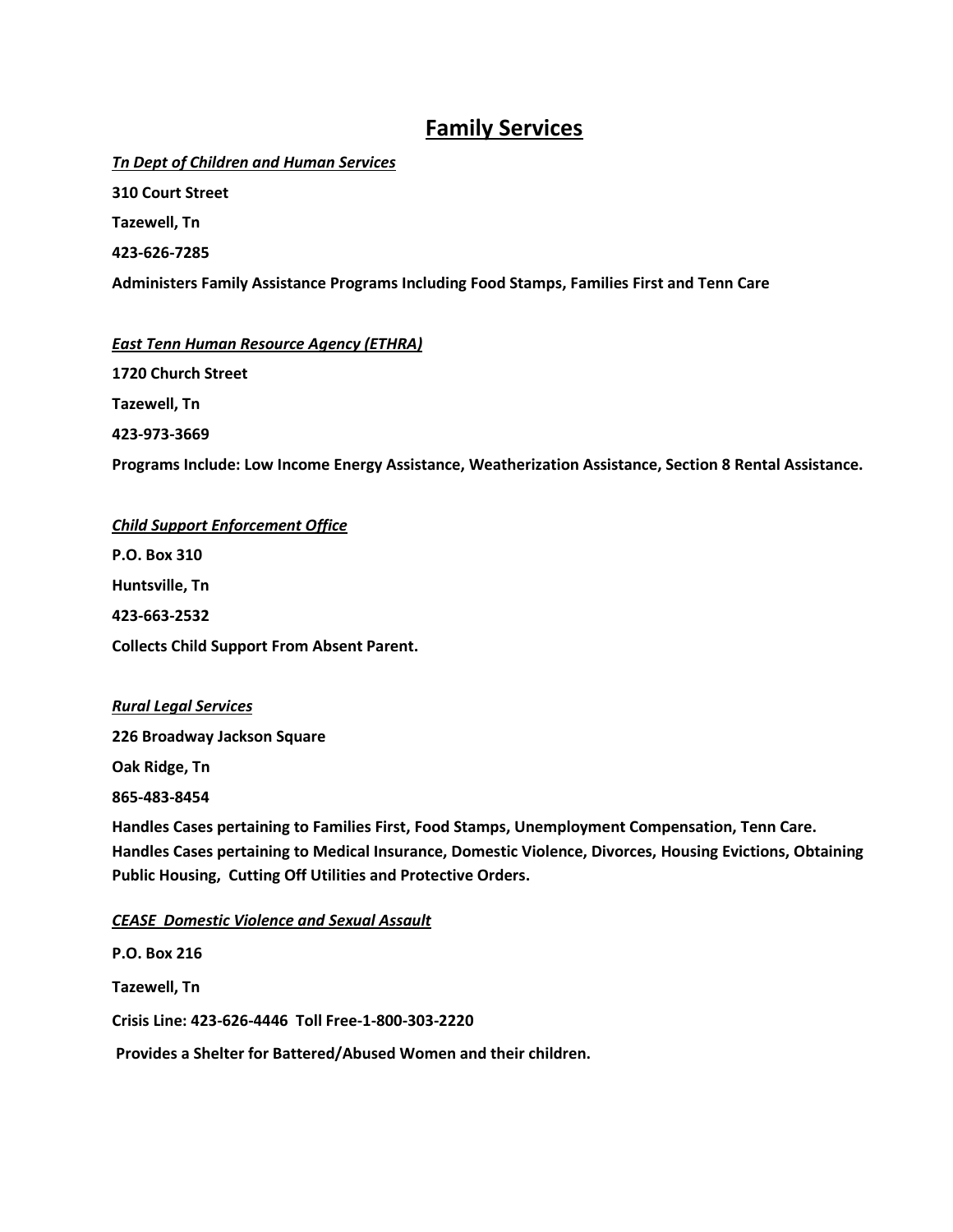## **Support Services**

| A Heart Of Hope Pregnancy & Rescue Ctr For Women  | 423-869-9060      |
|---------------------------------------------------|-------------------|
| <b>Adult Vocational Rehabilitation</b>            | 423-626-7285      |
| <b>Alcoholics Anonymous</b>                       | 865-522-9667      |
| American Red Cross- Claiborne Co.                 | 423-378-8700      |
| American Red Cross- Knoxville                     | 865-584-2999      |
| <b>Claiborne County Extension Office</b>          | 423-626-3742      |
| <b>Claiborne County Rescue Squad</b>              | 423-626-3121/3000 |
| <b>Claiborne Rehabilitation Services</b>          | 423-626-1811      |
| <b>Cumberland Mountain Industries</b>             | 423-626-6757      |
| Divorce Care (Pump Springs Bapt. Ch)              | 423-869-8323      |
| <b>Habitat For Humanity</b>                       | 865-278-3547      |
| <b>National Cancer Institute</b>                  | 800-422-6237      |
| Project Against Sex Abuse Of Appalachian Children | 865-546-7483      |
| <b>Relative Caregiver Program</b>                 | 865-376-3464      |
| Salvation Army - Middlesboro                      | 606-248-4925/1278 |
| Social Security Administration- Middlesboro       | 606-248-1527      |
| Social Security Administration- Morristown        | 423-581-0258      |
| <b>Tenn Care Hot Line</b>                         | 800-342-3145      |